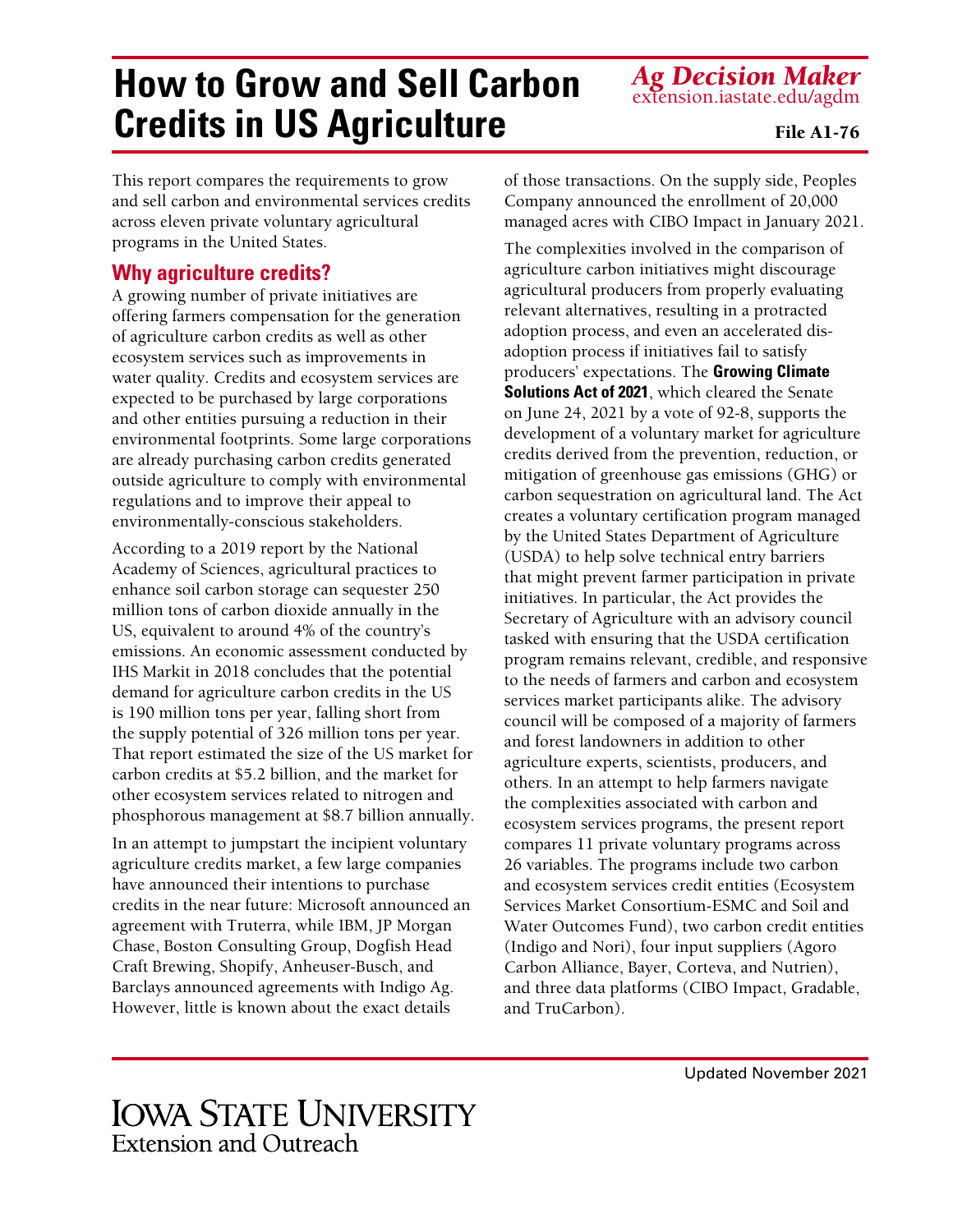# **How was the data collected?**

We developed a set of 26 questions based on conversations with farmers and agricultural stakeholders, using the article by Sellars and colleagues (2021) as a reference. We answered the questionnaire in as much detail as possible based on publicly available information collected via online search and interviews with representatives from some of the 11 carbon programs. A list of sources is available in the last section of this report.

## **What are the main findings?**

The emerging agriculture credits market can be currently characterized as an unarticulated patch of coexisting programs with different rules, incentives, and penalties, rather than as a cohesive and transparent market where the same activity has the same implication across programs. In its formative stage, the incipient agriculture credits market is very dynamic, focused on testing protocols through small-scale pilot programs, and lacks transparency and liquidity. The side-by-side comparison of the 11 programs is organized into four groups, corresponding to Tables 1-4: carbon and ecosystem services credit entities, carbon credit entities, input suppliers, and data platforms.

While all programs require **additionality** to generate a credit, not all programs require that farmers change their production practices. **Additionality** means that farmers must do something **different** to reduce carbon and increase ecosystem services. However, programs use a wide array of benchmarks to determine what is **different**. Some programs require a change of practices with respect to past practices on the same field, while some others require that practices in the field be different from common practices in the area (even if the same practices have been implemented for many years in the field under consideration). See "credit generation" in Tables 1-4.

With the exception of Bayer Carbon, which compensates farmers for implemented practices, all other programs compensate farmers for carbon credit generation. Carbon credits are designed to be purchased by carbon emitters to offset their emissions while maintaining overall emission below certain thresholds, or to reduce their

overall carbon footprint. Some programs also offer farmers the possibility of selling carbon insets to downstream companies that use agricultural commodities in their supply chains. For example, food and beverage companies interested in lowering their supply chain overall emissions could purchase carbon insets from agricultural producers.

Carbon insets are not designed to offset emissions in other parts of the supply chain, but rather reduce its overall GHG emission footprint. A major difference between practices that generate carbon offsets and those that generate carbon insets is their permanence: while the former need to be maintained for long periods of time, the latter might be only temporarily implemented. Another major difference is that while an agriculture carbon credit can only offset one ton of carbon emitted somewhere else, a temporary carbon inset can be claimed by multiple actors within the supply chain and across supply chains. For example, carbon insets in soybean production can be claimed within the same value chain by the crushing plant, the food processing plant that uses soybean oil, the retailer that sells the processed food and the oil; as well as across value chains by hog producers, biodiesel plants and gas stations, and cosmetic products using soy derivatives.

## **Further Considerations**

An advantage of the emerging agriculture credits market over the failed carbon credit exchange from the late 2000s is that the expected farm size to participate in the carbon market is much smaller than before (Ribera and McCarl, 2009).

As protocols to generate agriculture credits become more encompassing and transparent, a price discovery process for agriculture credits becomes functional, and credit buyers build trust in the integrity of the system and the permanence of carbon reductions, the agriculture credits market should consolidate and possibly grow. As long as buyers of agriculture credits perceive differences in the quality of credits generated through alternative protocols, it can also be expected that initiatives generating high-quality credits will gain market share while other initiatives will exit the market (via bankruptcies or mergers and acquisitions).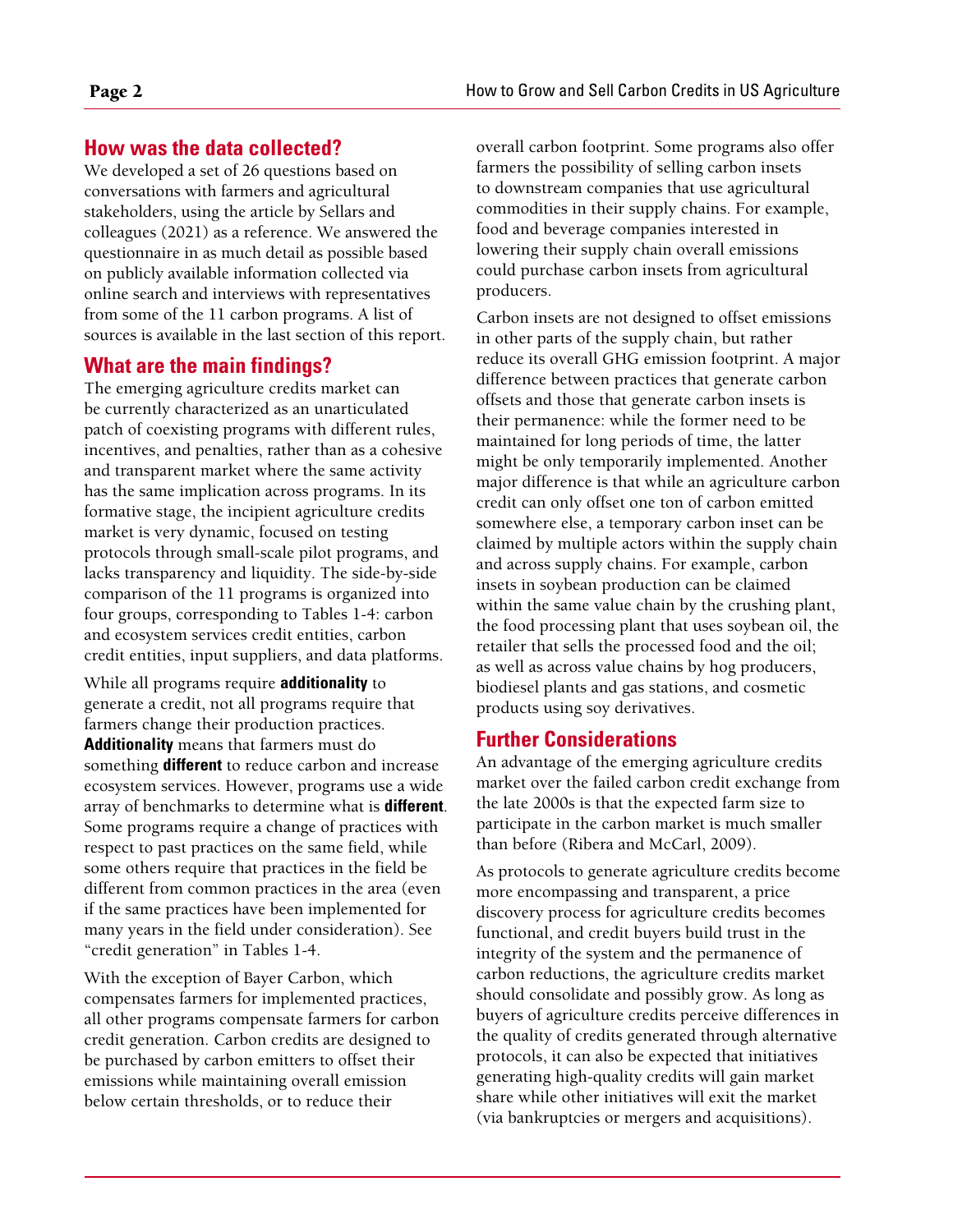The latter represents a systemic risk for farmers and credit buyers. The risk to farmers could be partially mitigated through the standardization of equivalences for farming practices across initiatives, and the introduction of transferable partial and full credits across protocols. However, the risk of a shorter-than-expected permanency of a carbon credit triggered in the event that a program exits the market and farmers who sold credits through that program discontinue the practices before the expiration of the retention period is only partially mitigated in a few programs through retained carbon credits. Credit reversals are a liability for which there is currently no insurance policy available. This could be a limiting factor for growth in the voluntary agriculture credit market.

While carbon credits are the major focus of the present article, other ecosystem markets from agricultural production could develop in the future to foster water quality and quantity, wetlands, pollinators, and biodiversity. The performance of the voluntary agriculture credits market will set a precedent for those other markets.

A companion publication, AgDM File A1-77, **[How](http://www.extension.iastate.edu/agdm/crops/pdf/a1-77.pdf)  [do Data and Payments Flow through Ag Carbon](http://www.extension.iastate.edu/agdm/crops/pdf/a1-77.pdf)  [Programs?](http://www.extension.iastate.edu/agdm/crops/pdf/a1-77.pdf)**, www.extension.iastate.edu/agdm/ crops/pdf/a1-77.pdf, presents flowcharts to show the direction data, payments, methods, and carbon credits move within each carbon program.

### **More Information**

**[Agoro Carbon Alliance](https://agorocarbonalliance.com)** agorocarbonalliance.com

**[Bayer Carbon](https://www.bayercarbon.com)** bayercarbon.com

Bruner, E. and J. Brokish. 2021. **[Ecosystem Market](https://bit.ly/3y0IXlZ)  [Information: Background and Comparison Table](https://bit.ly/3y0IXlZ)  [1](https://bit.ly/3y0IXlZ)** [Fact sheet]. Illinois Sustainable Ag Partnership. https://bit.ly/3y0IXlZ

Bruner, E. and J. Brokish. 2021 **[Ecosystem Market](https://bit.ly/2T0cCwN)  [Information: Background and Comparison Table](https://bit.ly/2T0cCwN)  [2](https://bit.ly/2T0cCwN)** [Fact sheet]. Illinois Sustainable Ag Partnership. https://bit.ly/2T0cCwN

Bruner, E. and J. Brokish. 2021. **[Ecosystem Market](https://bit.ly/3w1MFtY)  [Information: Background and Comparison Table](https://bit.ly/3w1MFtY)  [3](https://bit.ly/3w1MFtY)** [Fact sheet]. Illinois Sustainable Ag Partnership. https://bit.ly/3w1MFtY

**[CIBO Impact](https://www.cibotechnologies.com/)** www.cibotechnologies.com/ciboimpact

**[Corteva Carbon Initiative](https://granular.ag/carbon)** granular.ag/carbon

**[Ecosystems Services Market Consortium-ESM](https://ecosystemservicesmarket.org)C** ecosystemservicesmarket.org

Farm Journal. 2021. **[Carbon Innovation Center](https://bit.ly/3gYXqJk)**. https://bit.ly/3gYXqJk

Giles, J. 2021."**[Digging into the complex, confusing](https://bit.ly/3vFsX7k)  [and contentious world of soil carbon offsets](https://bit.ly/3vFsX7k)**." GreenBiz. Feb 26. https://bit.ly/3vFsX7k

**[Gradable](https://www.gradable.com/carbon)** www.gradable.com/carbon

**[Indigo Carbon](https://www.indigoag.com)** www.indigoag.com

National Academies of Sciences, Engineering, and Medicine. 2019. **[Negative Emissions Technologies](https://doi.org/10.17226/25259)  [and Reliable Sequestration: A Research Agenda](https://doi.org/10.17226/25259)**. Washington, DC: The National Academies Press. https://doi.org/10.17226/25259

**[Nori Carbon Removal Marketplace](https://nori.com)** nori.com

**[Nutrien Carbon Program](https://bit.ly/2U0cJZg)** https://bit.ly/2U0cJZg

Peoples Company. 2021. "**[CIBO and Peoples](https://bit.ly/3xzNvj4)  [Company Join Forces to Generate Carbon Credits](https://bit.ly/3xzNvj4)  [for Regenerative Practices on More](https://bit.ly/3xzNvj4)  [Than 20,000 Acres of Managed Land](https://bit.ly/3xzNvj4)**." Jan 19. https://bit.ly/3xzNvj4

Ribera, L. A., and B. A. McCarl. 2009. "Carbon Markets: A Potential Source of Income for Farmers and Ranchers." AgriLife Extension, Texas A&M University System.

Sellars, S., G. Schnitkey, C. Zulauf, K. Swanson and N. Paulson. 2021. "What Questions Should Farmers Ask about Selling Carbon Credits?" farmdoc daily (11):59, Department of Agricultural and Consumer Economics, University of Illinois at Urbana-Champaign, April 13.

**[Soil and Water Outcomes Fund](https://www.theoutcomesfund.com)** theoutcomesfund.com

**[TruCarbon](https://www.truterraag.com/Carbon)** truterraag.com/Carbon

All links accessed June 2021.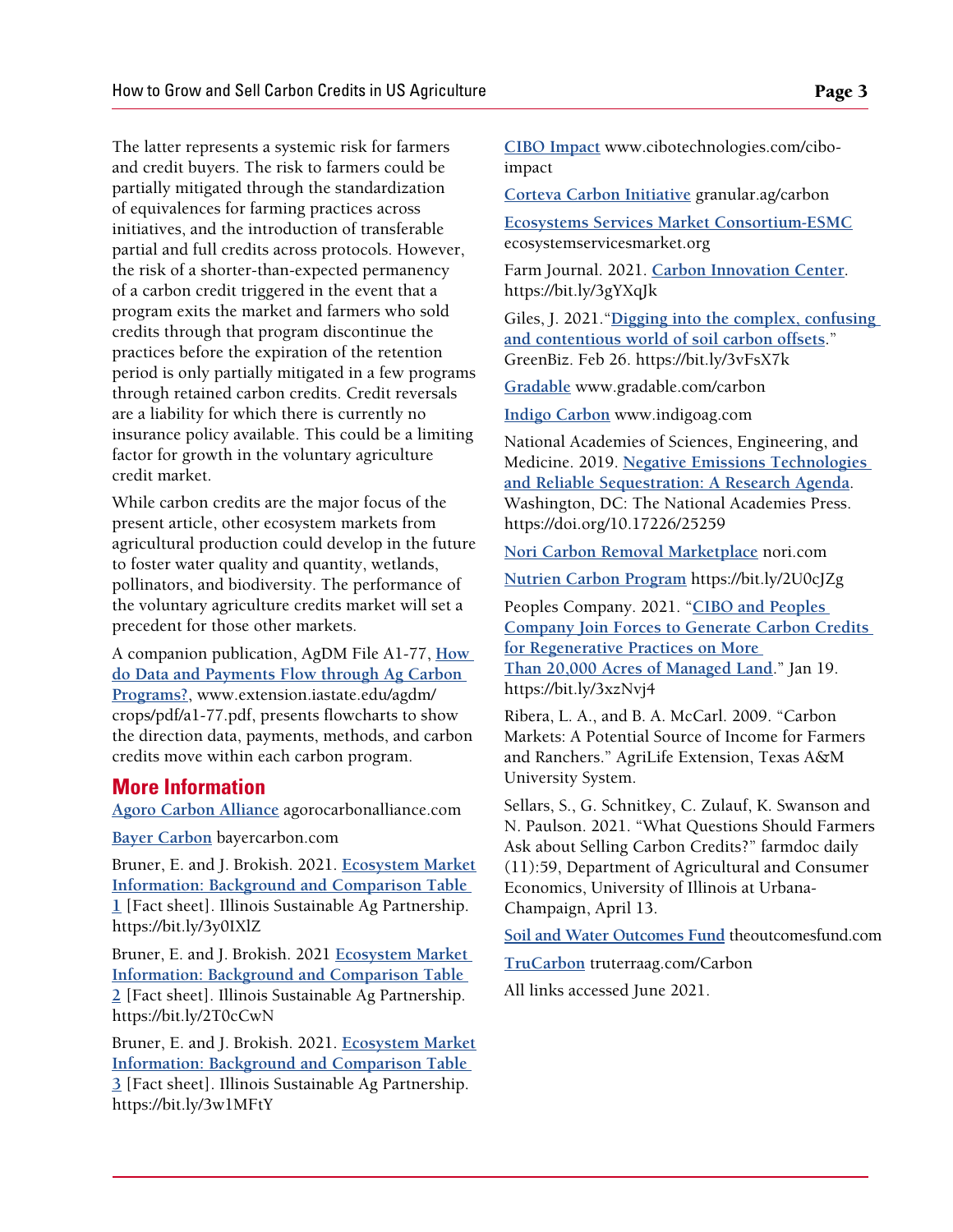| <b>Voluntary Program</b>                                     | <b>ESMC (Market Launch Information)</b>                                                                                                                                                                                          | <b>Soil and Water Outcomes Fund</b>                                                                                                                                                                                                                                                                                                                                                                                                                         |
|--------------------------------------------------------------|----------------------------------------------------------------------------------------------------------------------------------------------------------------------------------------------------------------------------------|-------------------------------------------------------------------------------------------------------------------------------------------------------------------------------------------------------------------------------------------------------------------------------------------------------------------------------------------------------------------------------------------------------------------------------------------------------------|
| Ecosystem services covered                                   | Carbon offsets, carbon insets, improvements<br>in water quality and quantity, and biodiversity.                                                                                                                                  | Carbon dioxide equivalents (soil carbon sequestration<br>and nitrous oxide reductions) and water quality<br>(nitrogen and phosphorous improvements)                                                                                                                                                                                                                                                                                                         |
| Geographical coverage                                        | Portions of the Corn and Soybean Belt, Southern<br>and Northern Great Plains, Great Lakes, Pacific<br>Northwest and CA.                                                                                                          | Selected areas in 9 States: DE, IL, IA, MD, NY,<br>OH, PA, VA, WV.                                                                                                                                                                                                                                                                                                                                                                                          |
| Eligible crops                                               | Cropland and rangeland                                                                                                                                                                                                           | All crops in selected areas                                                                                                                                                                                                                                                                                                                                                                                                                                 |
| Covered new practices                                        | Agricultural practices referenced in NRCS<br><b>Conservation Practice Standards. Non-NRCS</b><br>recognized practices may be used, provided<br>there are sufficient published scientific data and<br>outcomes justify their use. | List not prescriptive, but includes no-till, cover<br>crops, land retirement, conversion to pasture,<br>extended rotations.                                                                                                                                                                                                                                                                                                                                 |
| Minimum acreage enrollment                                   | None                                                                                                                                                                                                                             | None                                                                                                                                                                                                                                                                                                                                                                                                                                                        |
| Minimum contract length                                      | Carbon offsets: 10 years, renewable to a<br>maximum of 20 years. Other ecosystem<br>services: TBD.                                                                                                                               | 1 year, annual renewal                                                                                                                                                                                                                                                                                                                                                                                                                                      |
| Payment currency                                             | Not specified                                                                                                                                                                                                                    | Cash                                                                                                                                                                                                                                                                                                                                                                                                                                                        |
| Payments per new practice                                    | Not applicable                                                                                                                                                                                                                   | Not applicable                                                                                                                                                                                                                                                                                                                                                                                                                                              |
| Payments per new carbon credit<br>and environmental services | Not specified. Based on ESMC quantification,<br>verification and third-party certification.                                                                                                                                      | Up to \$40 per acre per year across all<br>environmental services.                                                                                                                                                                                                                                                                                                                                                                                          |
| Payment for past practices/<br>carbon removal (look-back)    | Not for carbon credits. Evaluating payments for<br>past carbon insets.                                                                                                                                                           | None                                                                                                                                                                                                                                                                                                                                                                                                                                                        |
| Payment schedule                                             | Annual for carbon credits and water quantity.<br>Every 5 years for carbon insets.                                                                                                                                                | 50% after signing agreement (spring), 50% after<br>annual verification (November/December)                                                                                                                                                                                                                                                                                                                                                                  |
| Required data sharing                                        | Detailed farm operational data for carbon credits.<br>Some operational data for carbon insets. Soil<br>sampling and remote sensing data for both.                                                                                | To enroll: 2-3 years of historical data, and 2-3<br>years of proposed practice change: field data,<br>agricultural data crop rotations, fertilization rate,<br>seeding type and rates, tillage type, residue<br>management, and manure applications). Once<br>enrolled: environmental data (includes soil and<br>water sampling results).                                                                                                                   |
| Other requirements                                           | Not specified                                                                                                                                                                                                                    | Must enroll fields in online account at<br>theoutcomesfund.com, map field boundaries,<br>and enter baseline and future cropping system<br>information. Review the proposed payment<br>offering emailed within 1-2 weeks after data<br>submission and determine if you wish to continue<br>to participate. E-sign the contract to confirm<br>participation. Fields must comply with the USDA<br>Highly Erodible Land and Wetland Conservation<br>provisions. |
| Credit generation                                            | Own credit and asset generation protocol based<br>on soil sampling, a proprietary model, and<br>remote sensing. Under review by Gold Standard.                                                                                   | Environmental outcomes and payments are<br>estimated using a publicly supported model<br>(COMET Farm and Nutrient Tracking Tool) and soil<br>and water testing.                                                                                                                                                                                                                                                                                             |
| Credit verification                                          | Third-party verification: site visits to small subset<br>of randomly selected producers and remote<br>sensing.                                                                                                                   | Verification by Soil and Water Outcomes Fund:<br>Yearly field visits, remote sensing.                                                                                                                                                                                                                                                                                                                                                                       |
| Limit to credits and outcomes<br>per acre                    | Not available                                                                                                                                                                                                                    | Limits on water quality outcomes per acre are<br>location dependent.                                                                                                                                                                                                                                                                                                                                                                                        |
| Storage of carbon credits                                    | Not available                                                                                                                                                                                                                    | None. Soil and Water Outcomes Fund arranges<br>the sale of credits and outcomes with guaranteed<br>buyers prior to contracting with farmers.                                                                                                                                                                                                                                                                                                                |
| Retained carbon credits                                      | Not available                                                                                                                                                                                                                    | None                                                                                                                                                                                                                                                                                                                                                                                                                                                        |
| Soil tests required                                          | At offset and every 5 years                                                                                                                                                                                                      | Yes, on 10% of the fields                                                                                                                                                                                                                                                                                                                                                                                                                                   |
| Out of pocket program costs                                  | None                                                                                                                                                                                                                             | None                                                                                                                                                                                                                                                                                                                                                                                                                                                        |
| Other costs                                                  | Soil sampling paid by ESMC and included in<br>credit/asset price to buyer.                                                                                                                                                       | Soil and water tests paid by Soil and Water<br>Outcomes Fund.                                                                                                                                                                                                                                                                                                                                                                                               |
| Breach of contract                                           | Soil carbon gains must be realized before<br>additional credit issuance or payment.                                                                                                                                              | Farmer would not receive payment.                                                                                                                                                                                                                                                                                                                                                                                                                           |

## **Table 1. Carbon and Ecosystem Services Market Entities**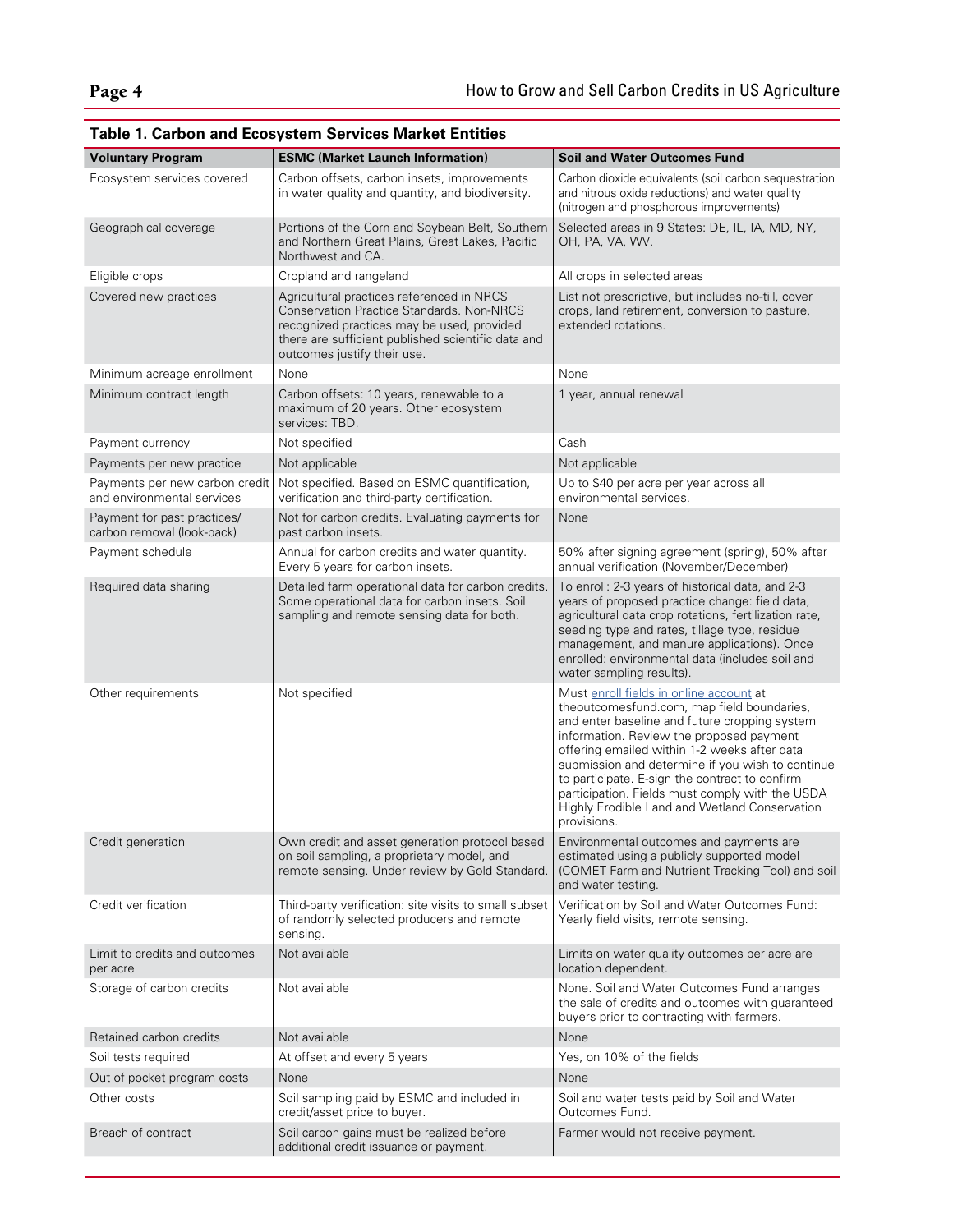| <b>Voluntary Program</b> | <b>ESMC (Market Launch Information)</b>                                                                                                                                                        | <b>Soil and Water Outcomes Fund</b>                                                                                                                                                                                                                                                                                                                                                    |
|--------------------------|------------------------------------------------------------------------------------------------------------------------------------------------------------------------------------------------|----------------------------------------------------------------------------------------------------------------------------------------------------------------------------------------------------------------------------------------------------------------------------------------------------------------------------------------------------------------------------------------|
| Agronomic assistance     | Provided by ESMC's member organizations<br>and partners, such as conservation districts<br>and NGOs.                                                                                           | Free conservation agronomists on staff.                                                                                                                                                                                                                                                                                                                                                |
| Stacking payments        | Stacking with government payments is allowed.<br>but not with other private programs. ESMC<br>stacks carbon credits with other environmental<br>credits/assets internally.                     | Not allowed to stack other government or<br>ecosystem service payments from other<br>programs.                                                                                                                                                                                                                                                                                         |
| Other information        | No enrollment fee or requirement to purchase<br>ag products; producers may be responsible for<br>potential program expenses; ESMC is a non-<br>profit subsidiary of the Soil Health Institute. | Soil and Water Outcomes Fund is a partnership of<br>AgOutcomes (a subsidiary of the lowa Soybean<br>Association) and ReHarvest Partners (a subsidiary<br>of Quantified Ventures). Soil and Water Outcomes<br>Fund does not sell production inputs or services.<br>Soil and Water Outcomes Fund connects farmers<br>with quaranteed buyers of carbon credits and<br>ecosystem services. |
| Market launch date       | 2022-23 (pilots only today)                                                                                                                                                                    | 2020                                                                                                                                                                                                                                                                                                                                                                                   |

| <b>Table 1. Carbon and Ecosystem Services Market Entities</b> |  |
|---------------------------------------------------------------|--|
|---------------------------------------------------------------|--|

| <b>Voluntary Program</b>                                  | Indigo                                                                                                                                                                               | <b>Nori</b>                                                                                                                                                                                                                                                                                                                                                                                                                                                                                                                |
|-----------------------------------------------------------|--------------------------------------------------------------------------------------------------------------------------------------------------------------------------------------|----------------------------------------------------------------------------------------------------------------------------------------------------------------------------------------------------------------------------------------------------------------------------------------------------------------------------------------------------------------------------------------------------------------------------------------------------------------------------------------------------------------------------|
| Ecosystem services covered                                | Carbon offsets                                                                                                                                                                       | Carbon offsets                                                                                                                                                                                                                                                                                                                                                                                                                                                                                                             |
| Geographical coverage                                     | 21 states: AR, CO, GA, IL, IN, IA, KS, KY, LA,<br>MN, MS, MO, NE, NC, ND, OH, OK,<br>SC, SD, TN, TX.                                                                                 | US croplands                                                                                                                                                                                                                                                                                                                                                                                                                                                                                                               |
| Eligible crops                                            | Field crops, excluding rice and perennials.                                                                                                                                          | Row crop/hay/grass: Alfalfa, barley, broccoli,<br>carrots, cauliflower, clover, corn (grain or<br>silage), cotton, dry field beans, dry field pea,<br>fallow, grass, grass-legume mix, lettuce,<br>millet, oats, peanuts, potato, rye, sorghum,<br>soybean, strawberries, sugar beets, sunflowers,<br>switchgrass, tomato, wheat (spring or winter).<br>Orchard/vineyard: Almond, avocado, cherry,<br>English walnut, grapefruit, grape, lemon/<br>lime, olive, orange, peach/nectarine, pistachio,<br>tangerine/mandarin. |
| Covered new practices                                     | Cover crops, targeting nitrogen, reducing tillage,<br>diversifying crop rotation, and grazing livestock.                                                                             | Changing or expanding crop rotations and<br>cropping intensity; cover crops; shifting from<br>annuals to perennials; reducing tillage events/<br>intensity; adopting new residue management<br>techniques; substituting synthetic fertilizers with<br>organic matter additions.                                                                                                                                                                                                                                            |
| Minimum acreage enrollment                                | 150 acres in 1 field                                                                                                                                                                 | 1.000 acres                                                                                                                                                                                                                                                                                                                                                                                                                                                                                                                |
| Minimum contract length                                   | 5 years, twice renewable                                                                                                                                                             | 10 years, plus an additional 10-year retention<br>period.                                                                                                                                                                                                                                                                                                                                                                                                                                                                  |
| Payment currency                                          | Cash                                                                                                                                                                                 | Nori Carbon Removal Tonnes (NRT) tokens or<br>cash.                                                                                                                                                                                                                                                                                                                                                                                                                                                                        |
| Payments per new practice                                 | Not applicable                                                                                                                                                                       | Not applicable                                                                                                                                                                                                                                                                                                                                                                                                                                                                                                             |
| Payments per new carbon credit                            | Subject to market conditions. \$15 in 2019;<br>guaranteed \$10 minimum for fields enrolled in<br>2021 and credits sold before the end of 2022 as<br>part of their first carbon crop. | One NRT token, or a floor price per NRT set by<br>the NRT owner (Nori adds a transaction fee to<br>complete the final price of an NRT to the buyer).                                                                                                                                                                                                                                                                                                                                                                       |
| Payment for past practices/<br>carbon removal (look-back) | Possibly, up to 2 growing seasons prior to<br>joining the program                                                                                                                    | Up to 5 years look-back during the pilot phase;<br>switch date after January 1, 2010                                                                                                                                                                                                                                                                                                                                                                                                                                       |
| Payment schedule                                          | After Indigo sells credits: 50% paid in<br>year 1 (when credit is generated and sold),<br>20% in year 2, 10% in years 3-5.                                                           | End of month when NRT is sold. A share of the<br>revenue from NRTs sales will not be distributed for<br>10 years to incentivize retainment of the practices<br>that generated the NRTs for 10 years. Some<br>tokens will be restricted based on an NRT score.                                                                                                                                                                                                                                                              |
| Required data sharing                                     | 3-5 years of historical data and current season<br>details about planting and harvest dates, tillage,<br>and fertilizer applications.                                                | 10 years of historical operating data and at least<br>3 years of pre-switch operating data or records to<br>support claim of new practice adoption; annual<br>updates on management practices.                                                                                                                                                                                                                                                                                                                             |

#### **Table 2. Carbon Market Entities**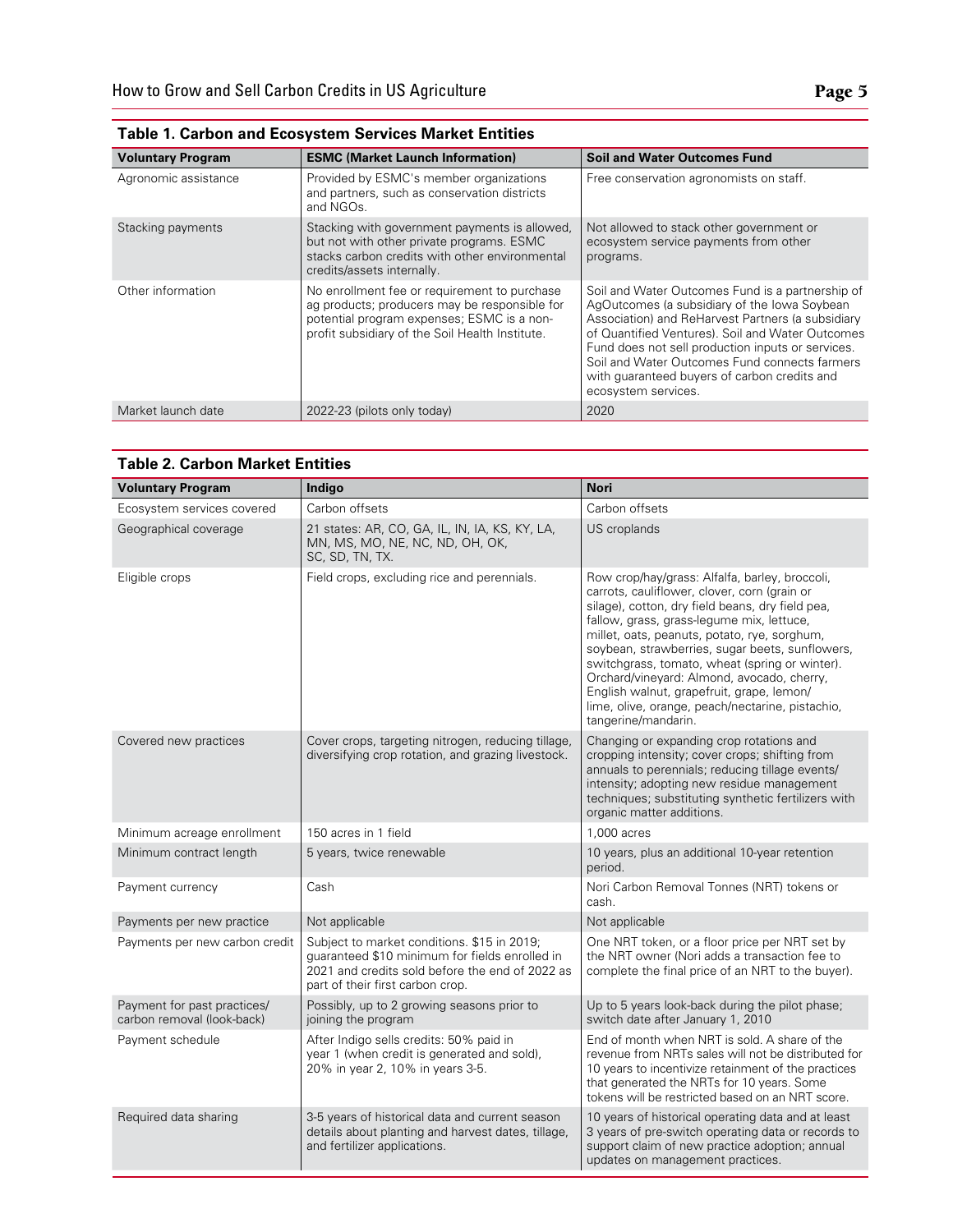| <b>Voluntary Program</b>    | Indigo                                                                                                                                                                                                                                                                             | <b>Nori</b>                                                                                                                                                                                                                                                                                                                                                                                                                           |
|-----------------------------|------------------------------------------------------------------------------------------------------------------------------------------------------------------------------------------------------------------------------------------------------------------------------------|---------------------------------------------------------------------------------------------------------------------------------------------------------------------------------------------------------------------------------------------------------------------------------------------------------------------------------------------------------------------------------------------------------------------------------------|
| Other requirements          | A grower must contract at least one eligible<br>crop field, hold exclusive operating rights to<br>their land, have not cleared the land in the past<br>10 years, and not receive payments for the land<br>through anther carbon credit program. Field<br>cannot contain histosols. | A farm tenant can meet enrollment and<br>continuing data reporting requirements without<br>the land owner(s) assignment of authority for up<br>to 3 years. Nori will issue NRTs to the project<br>when that assignment of authority is received<br>and a Primary Contact named.                                                                                                                                                       |
| Credit generation           | Net changes in GHG emissions and soil carbon<br>levels are calculated by Indigo. Carbon credits<br>are independently issued by Verra, https://<br>bit.ly/2TVPE9V, and Climate Action Reserve,<br>https://bit.ly/3gQVpOa.                                                           | NRTs are only based on the difference between<br>the two soil organic carbon stock change<br>(SOCSC) trends between baseline and new<br>practices or a 10-year annual average, whichever<br>is less. Nori relies solely on the Greenhouse Gas<br>Implementation Tool (GGIT) to measure SOCSC<br>trends (http://comet-farm.com). Farmers can opt<br>to ground-truth model results via soil sampling<br>but must bear associated costs. |
| Credit verification         | Third-party verification: random site visits<br>and evidence checks, registry-approved<br>methodology.                                                                                                                                                                             | Third-party verification of practices: at offset<br>to qualify for program, at least every 3 years<br>(at most once a year) during the 10-year NRT<br>agreement term following registry-approved<br>methodology; final project audit in year 10.                                                                                                                                                                                      |
| Limit to credits per acre   | 2 carbon credits per acre per year                                                                                                                                                                                                                                                 | Not specified                                                                                                                                                                                                                                                                                                                                                                                                                         |
| Storage of carbon credits   | None                                                                                                                                                                                                                                                                               | Up to 30 days in a first in, first out system.                                                                                                                                                                                                                                                                                                                                                                                        |
| Retained carbon credits     | None                                                                                                                                                                                                                                                                               | Nori will retain an unspecified share of revenue<br>from the NRT sale for 10 years. If practices that<br>generated the NRT were maintained over that<br>period, Nori will disburse the retained revenue to<br>the NRT seller.                                                                                                                                                                                                         |
| Soil tests required         | At offset on a subset of fields. Not specified<br>whether further testing is required.                                                                                                                                                                                             | No, but farmers can opt to ground-truth model<br>results with soil test at their own expense.                                                                                                                                                                                                                                                                                                                                         |
| Out of pocket program costs | None                                                                                                                                                                                                                                                                               | Verification costs: at offset, at least every 3 years,<br>and in year 10.                                                                                                                                                                                                                                                                                                                                                             |
| Other costs                 | Not specified                                                                                                                                                                                                                                                                      | Soil testing costs if farmers choose to ground-<br>truth model results with soil tests.                                                                                                                                                                                                                                                                                                                                               |
| Breach of contract          | Payment paused until soil carbon returns to<br>previous level.                                                                                                                                                                                                                     | Temporary breach: farmer commits to make<br>best effort to retain carbon stocks, not liable for<br>force majeure carbon losses. Sustained breach:<br>the contract is invalidated, subject to dispute<br>resolution by arbitration.                                                                                                                                                                                                    |
| Agronomic assistance        | Free in-house agronomic support.                                                                                                                                                                                                                                                   | None                                                                                                                                                                                                                                                                                                                                                                                                                                  |
| Stacking payments           | Stacking across private and government<br>programs is allowed, but the same field cannot<br>be enrolled in other programs that pay for GHG<br>reduction assets (such as carbon credits).                                                                                           | Stacking across private and government<br>programs is allowed, but the same field cannot<br>be enrolled in other programs that pay for carbon<br>removal and retention                                                                                                                                                                                                                                                                |
| Other information           | Fields with tile drainage added or expanded<br>during an Indigo Carbon contract (repair or<br>replacement of preexisting tile drainage is<br>permissible) are disqualified from program<br>participation.                                                                          | The GGIT model enables farmers to evaluate<br>and choose the best changes in practice. Nori<br>uses blockchain technology to register NRTs<br>transactions. Upon contract renewal, farmers<br>must use updated baselines. The minimum<br>renewal term is likely to be shorter than the initial<br>term.                                                                                                                               |
| Market launch date          | June 2019                                                                                                                                                                                                                                                                          | September 2019                                                                                                                                                                                                                                                                                                                                                                                                                        |

# **Table 2. Carbon Market Entities**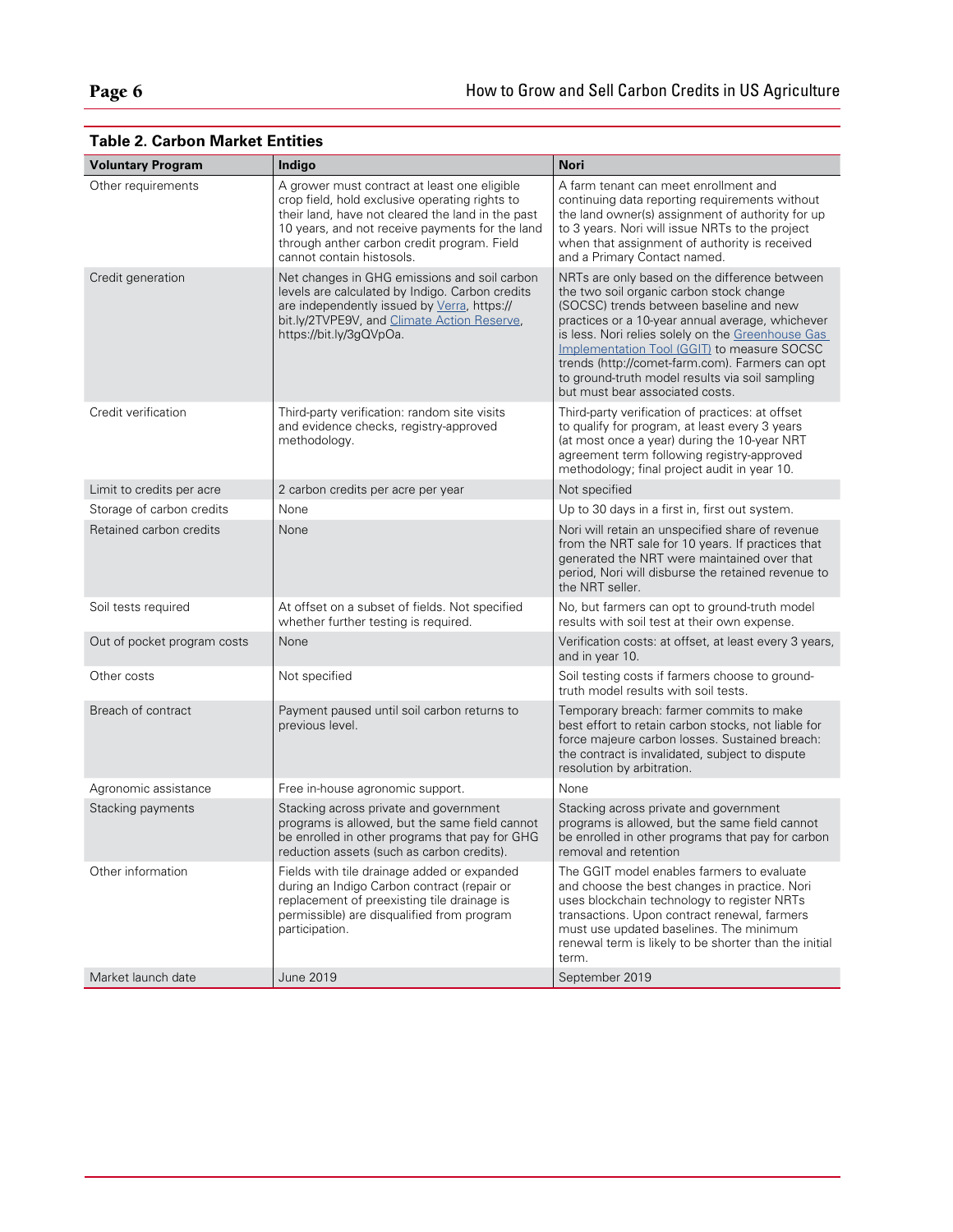| <b>Voluntary Program</b>                                     | <b>Agoro Carbon Alliance</b>                                                                                                                                                                                                                                                                     | <b>Bayer Carbon</b>                                                                                                                                    | Corteva                                                                                                                          | <b>Nutrien (Pilots only)</b>                                                                                                                                       |
|--------------------------------------------------------------|--------------------------------------------------------------------------------------------------------------------------------------------------------------------------------------------------------------------------------------------------------------------------------------------------|--------------------------------------------------------------------------------------------------------------------------------------------------------|----------------------------------------------------------------------------------------------------------------------------------|--------------------------------------------------------------------------------------------------------------------------------------------------------------------|
| Ecosystem services                                           | Carbon offsets and                                                                                                                                                                                                                                                                               | Carbon offsets                                                                                                                                         | Carbon offsets                                                                                                                   | Carbon offsets and                                                                                                                                                 |
| covered                                                      | insets                                                                                                                                                                                                                                                                                           |                                                                                                                                                        |                                                                                                                                  | insets, improvements in<br>water quality.                                                                                                                          |
| Geographical coverage                                        | Continental states of<br>the United States                                                                                                                                                                                                                                                       | 17 states: IN, IL, IA, KS,<br>WI, ND, SD, NE, MN,<br>MO, MI, OH, AR, MS,<br>LA, MD, and DE.                                                            | 3 states in 2021: IL,<br>IN, IA. Expanding to<br>additional states in 2022.                                                      | Geographical coverage<br>varies by pilot program,<br>currently operating in<br>more than 15 unspecified<br>US states.                                              |
| Eligible crops                                               | Focus on corn,<br>soybeans and wheat;<br>but open to other<br>cash crops (orchards,<br>almonds, cotton, etc.)                                                                                                                                                                                    | Corn and soy<br>(intermittent rotation with<br>wheat)                                                                                                  | Corn and soybeans                                                                                                                | Pilot-dependent, including<br>corn (grain and silage),<br>dairy, wheat, barley, and<br>sweet potato. Unclear<br>which crops will be<br>eligible for market launch. |
| Covered new practices                                        | No-till or reduced<br>tillage; cover crops;<br>nitrogen management;<br>management of pasture,<br>degraded and livestock<br>lands; agroforestry.                                                                                                                                                  | no-till, strip-till, and cover<br>crops                                                                                                                | Strip-till or no till; cover<br>crops; reducing nitrogen<br>application.                                                         | Nitrogen management via<br>slow release/inhibitors,<br>variable rate nitrogen<br>application; no-till or low-<br>till; cover crops.                                |
| Minimum acreage<br>enrollment                                | 500 acres                                                                                                                                                                                                                                                                                        | 10 acres per field                                                                                                                                     | None                                                                                                                             | None                                                                                                                                                               |
| Minimum contract<br>length                                   | 10 year contract                                                                                                                                                                                                                                                                                 | 10 years (minus any<br>years for which the<br>farmer receives payment<br>for historical practices),<br>plus an additional 10-year<br>retention period. | 10 years with annual<br>option to opt-out starting<br>at the end of year 2.                                                      | 1 to 3 years, depending<br>on pilot.                                                                                                                               |
| Payment currency                                             | Cash                                                                                                                                                                                                                                                                                             | Cash                                                                                                                                                   | Cash                                                                                                                             | Cash (pilot programs)                                                                                                                                              |
| Payments per new<br>practice                                 | Not applicable                                                                                                                                                                                                                                                                                   | \$3 per acre per year<br>no-till/strip-till<br>\$6 per acre per year<br>cover crops<br>\$9 per acre per year both                                      | Not applicable                                                                                                                   | Not applicable                                                                                                                                                     |
| Payments per new<br>carbon credit                            | Undisclosed payment<br>per carbon credit. Sign-<br>up incentive of \$10 per<br>acre if farmer enrolls<br>more than 2,560 acres.                                                                                                                                                                  | Not available                                                                                                                                          | \$15 per carbon credit                                                                                                           | Expected \$10-20 per<br>ton of carbon removed,<br>pilot-dependent. Water<br>credits: TBD.                                                                          |
| Payment for past<br>practices/ carbon<br>removal (look-back) | Not applicable                                                                                                                                                                                                                                                                                   | One-time payment for<br>up to 5 years of past<br>practices after Jan 1,<br>2012, at same rate for<br>new practices.                                    | None                                                                                                                             | None                                                                                                                                                               |
| Payment schedule                                             | Sign-up incentive paid<br>30 days after signing<br>contract. The first<br>Annual Payment will<br>be made within 60<br>days of the Start Date<br>and each subsequent<br>Annual Payment will be<br>made within 60 days of<br>each anniversary of the<br>Start Date during the<br>Crediting Period. | Annual, upon practice<br>verification.                                                                                                                 | Payments made after<br>Corteva sells carbon<br>credits. In pilots,<br>payments made after<br>change of practices is<br>verified. | Pilot-dependent,<br>typically after practice<br>implementation is<br>verified.                                                                                     |

## **Table 3. Input Supply Companies**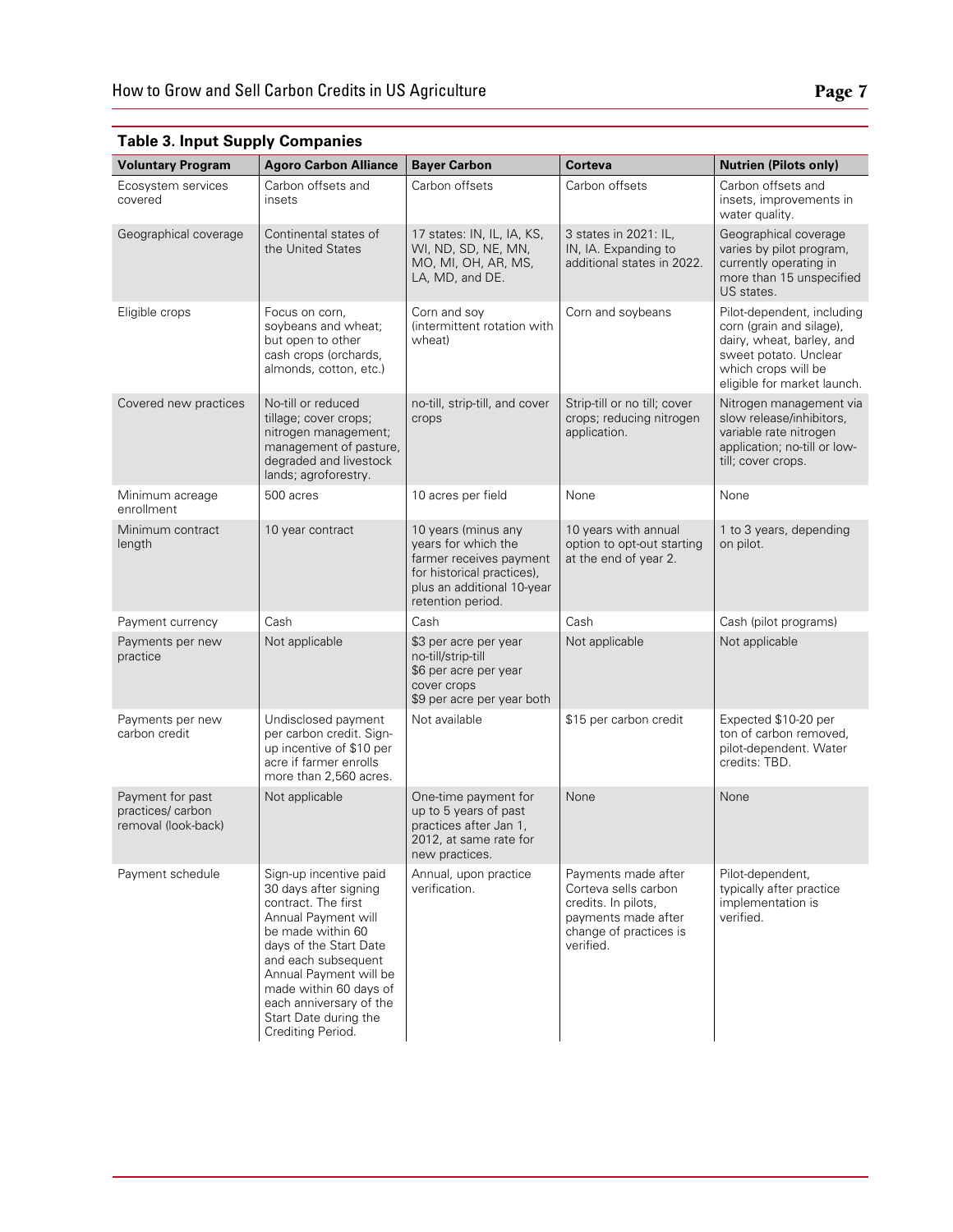| <b>Voluntary Program</b>       | <b>Agoro Carbon Alliance</b>                                                                                                                         | <b>Bayer Carbon</b>                                                                                                                                                | Corteva                                                                                                                                                                                                                         | <b>Nutrien (Pilots only)</b>                                                                                                                                                                                                                                                               |
|--------------------------------|------------------------------------------------------------------------------------------------------------------------------------------------------|--------------------------------------------------------------------------------------------------------------------------------------------------------------------|---------------------------------------------------------------------------------------------------------------------------------------------------------------------------------------------------------------------------------|--------------------------------------------------------------------------------------------------------------------------------------------------------------------------------------------------------------------------------------------------------------------------------------------|
| Required data sharing          | Current crop year and 5<br>years of historical field<br>data: crop rotations,<br>nitrogen management,<br>tillage, harvest data,<br>cover crop usage. | Necessary data to verify<br>performance of the<br>practices and calculate<br>the number of carbon<br>credits, including soil<br>samples every 5 years.             | Current crop year and 3<br>years of historical field<br>data: crop type, nitrogen<br>applications, tillage,<br>harvest data, and cover<br>crops use.                                                                            | Field level practice data,<br>soil samples, and field<br>shape files. Nitrogen<br>management: 3 years<br>of data prior and data<br>for 1 full crop rotation<br>after change in practices.<br>Other practices: 5 years<br>of data prior and 5 years<br>of data after change in<br>practice. |
| Other requirements             | For leased farmland,<br>landowners must<br>consent to tenant's<br>participation in Agoro<br>program.                                                 | An active FieldView Plus<br>account                                                                                                                                | Farmers must show that<br>they will farm the land<br>through the duration of<br>the 2-year commitment<br>and that their landowner<br>agrees to and<br>acknowledges farmers'<br>participation in Corteva's<br>Carbon Initiative. | Not specified                                                                                                                                                                                                                                                                              |
| Credit generation              | Model-based using Gold<br>Standard Registry and<br>field testing with soil<br>analyses.                                                              | Farmers not paid for<br>credits generated. Carbon<br>model not reported.                                                                                           | Practice changes<br>registered in the Granual<br>Insights platform. Data<br>shared with ESMC, who<br>quantifies soil carbon<br>storage and certifies<br>carbon credits.                                                         | Nutrien is currently<br>evaluating protocols<br>to measure carbon<br>credits and water quality<br>improvements.                                                                                                                                                                            |
| Credit verification            | Follows Gold Standard<br>Registry, verified by<br>SustainCERT.                                                                                       | Internal: Data collected<br>through the Climate<br>FieldView <sup>™</sup> platform is<br>verified through OpTIS <sup>1</sup><br>and soil samples every 5<br>years. | Soil sampling by Corteva,<br>with additional third-party<br>verification for ESMC.                                                                                                                                              | Nutrien is currently<br>evaluating registries to<br>verify carbon credits.                                                                                                                                                                                                                 |
| Limit to credits per acre      | Not applicable                                                                                                                                       | Not applicable                                                                                                                                                     | Not specified                                                                                                                                                                                                                   | Not specified                                                                                                                                                                                                                                                                              |
| Storage of carbon<br>credits   | Not applicable (credits<br>are owned by Agoro)                                                                                                       | Not applicable                                                                                                                                                     | None                                                                                                                                                                                                                            | Not specified                                                                                                                                                                                                                                                                              |
| Retained carbon credits        | Not applicable (credits<br>are owned by Agoro)                                                                                                       | Not applicable                                                                                                                                                     | No. Companies will buy<br>credits from Corteva and<br>Corteva will pay 100% of<br>credit value to farmers.                                                                                                                      | Nutrien will maintain a<br>carbon credit reserve to<br>compensate setbacks<br>but this will not affect<br>farmers participating in<br>pilot programs.                                                                                                                                      |
| Soil tests required            | Soil tests required in<br>sign-up year, and in<br>years 1, 3, 5 and 10.                                                                              | At offset and every 5<br>years.                                                                                                                                    | Yes. Timing and<br>frequency TBD. Tests<br>only measure carbon in<br>the soil (not fertility or<br>other soil characteristics).                                                                                                 | Yes. Timing and<br>frequency TBD.                                                                                                                                                                                                                                                          |
| Out of pocket program<br>costs | None                                                                                                                                                 | \$99 per year FieldView<br>Plus account;<br>\$550 cost to install<br>FieldView Drive and<br>Starter Kit.                                                           | Annual subscription fee<br>to Granual                                                                                                                                                                                           | Maybe verification and<br>soil test costs.                                                                                                                                                                                                                                                 |
| Other costs                    | None. Certification and<br>soil test costs paid by<br>Agoro.                                                                                         | Soil test and verification<br>costs paid by Bayer.                                                                                                                 | None. Soil tests and<br>certification costs via<br>ESMC paid by Corteva.                                                                                                                                                        | Not specified                                                                                                                                                                                                                                                                              |

## **Table 3. Input Supply Companies**

<sup>1</sup> [OpTIS: Operational Tillage Information System,](https://www.ctic.org/OpTIS) www.ctic.org/OpTIS, a publicly available automated system that uses remote sensing satellite-based data to monitor conservation practices in agricultural systems.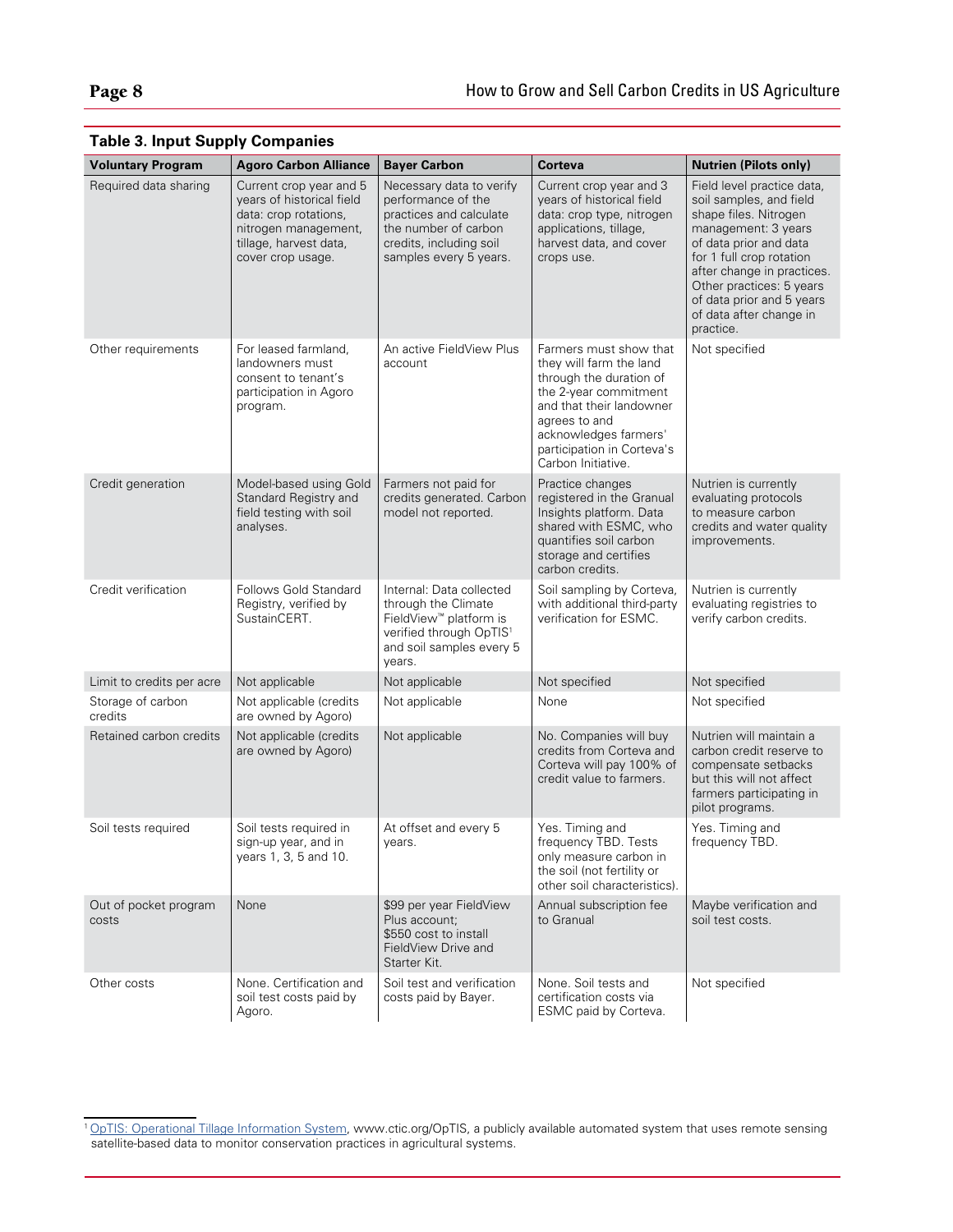| <b>Voluntary Program</b> | <b>Agoro Carbon Alliance</b>                                                                                                                                                                                                                                                                                                            | <b>Bayer Carbon</b>                                                                                                                                                                                         | Corteva                                                                                                                                                                                                                                                              | <b>Nutrien (Pilots only)</b>                               |
|--------------------------|-----------------------------------------------------------------------------------------------------------------------------------------------------------------------------------------------------------------------------------------------------------------------------------------------------------------------------------------|-------------------------------------------------------------------------------------------------------------------------------------------------------------------------------------------------------------|----------------------------------------------------------------------------------------------------------------------------------------------------------------------------------------------------------------------------------------------------------------------|------------------------------------------------------------|
| Breach of contract       | Temprorary breach<br>due to weather factors<br>results in delay in annual<br>payment. Permanent<br>breach triggers<br>repayment obligation<br>of cumulative carbon<br>payments by farmers.                                                                                                                                              | Temporary breach<br>evaluated on a case-by-<br>case basis. No penalty<br>for leaving the program.<br>Must notify Bayer in<br>writing at least 30 days<br>prior to the end of the<br>program year.           | Temporary breach:<br>reduced carbon crediting<br>resulting in lower<br>payments.                                                                                                                                                                                     | No penalty for pilot<br>programs.                          |
| Agronomic assistance     | Free agronomic<br>recommendations by<br>local Agoro Carbon<br>agronomists.                                                                                                                                                                                                                                                              | Dedicated agronomic<br>support provided.                                                                                                                                                                    | Free agronomic<br>recommendations by<br>local Pioneer Seed<br>Agents or other Corteva<br>Advisors.                                                                                                                                                                   | Free in-house agronomic<br>support.                        |
| Stacking payments        | Agoro currently does<br>not allow stacking<br>payment but that could<br>change in the future.                                                                                                                                                                                                                                           | Stacking across private<br>and government<br>programs is allowed, but<br>the same field cannot<br>be enrolled in other<br>programs that pay for<br><b>GHG</b> reduction assets<br>(such as carbon credits). | Stacking with public cost-<br>share programs allowed.                                                                                                                                                                                                                | Pilot-dependent                                            |
| Other information        | Agoro is an initiative of<br>Yara Crop Nutrition, but<br>participating farmers are<br>not required to purchase<br>inputs from Yara<br>International. Agoro<br>is evaluating ways to<br>develop markets for<br>climate-smart certified<br>crops that capture price<br>premiums. Data will be<br>collected through the<br>Agoro platform. | Program contracts<br>directly with growers;<br>discounts on cover crop<br>seeds are available: no<br>need to purchase Bayer<br>products.                                                                    | The farm management<br>software Granular is<br>priced as an annual<br>subscription based on<br>crop mix and farm size.<br>After 2 years, farmers<br>can choose to continue<br>with Corteva or a<br>preferred buyer from +60<br>companies in the ESMC<br>marketplace. | Data will be collected<br>through the Agrible<br>platform. |
| Market launch date       | 2021                                                                                                                                                                                                                                                                                                                                    | 2020                                                                                                                                                                                                        | 2021                                                                                                                                                                                                                                                                 | 2022 (pilots only today)                                   |

# **Table 3. Input Supply Companies**

#### **Table 4. Data Platforms**

| <b>Voluntary Program</b>      | <b>CIBO Impact</b>                                                                       | <b>Gradable Carbon</b>                                                                                                   | <b>TruCarbon (Pilots only)</b>                                                                                                                                                                 |
|-------------------------------|------------------------------------------------------------------------------------------|--------------------------------------------------------------------------------------------------------------------------|------------------------------------------------------------------------------------------------------------------------------------------------------------------------------------------------|
| Ecosystem services<br>covered | Carbon offsets                                                                           | Carbon offsets and insets                                                                                                | Current focus on carbon offsets.<br>Plan to add carbon insets and<br>water quantity and quality credits<br>in the future.                                                                      |
| Geographical coverage         | All US cropland. Pilot of 30,000<br>acres across 4 farmers in IL                         | For cover crops: IL, IN, IA, KS,<br>MN, NE, OH, SD, WI; For tillage<br>practices: IL, IA, KS, MN, ND, NE,<br>OH, SD, WI. | 19 states: AR, IA, IL, IN, KS, KY,<br>LA, MD, MI, MN, MS, MO, NE,<br>OH, PA, SD, TN, TX, WI.                                                                                                   |
| Eligible crops                | All crops                                                                                | Grain production                                                                                                         | Crop rotations must include at<br>least 1 supported crop: corn,<br>soybeans, cotton and winter<br>wheat.                                                                                       |
| Covered new practices         | No-till and low-till; cover crops;<br>nitrogen application; change in<br>crop rotations. | Minimal or no-till; cover crops;<br>reducing nitrogen use;<br>diversifying crop rotation.                                | Changing or expanding crop<br>rotations and cropping intensity;<br>cover crops; reducing tillage<br>events/intensity; enhanced<br>nitrogen management; shifting<br>from annuals to perennials. |
| Minimum acreage<br>enrollment | None                                                                                     | Various tiers, but generally<br>250 acres minimum.                                                                       | 2.5 acres                                                                                                                                                                                      |
| Minimum contract length       | 1 year (5- and 10-year contracts<br>available)                                           | 5 years                                                                                                                  | 20-years reporting commitment<br>after credit is accrued.                                                                                                                                      |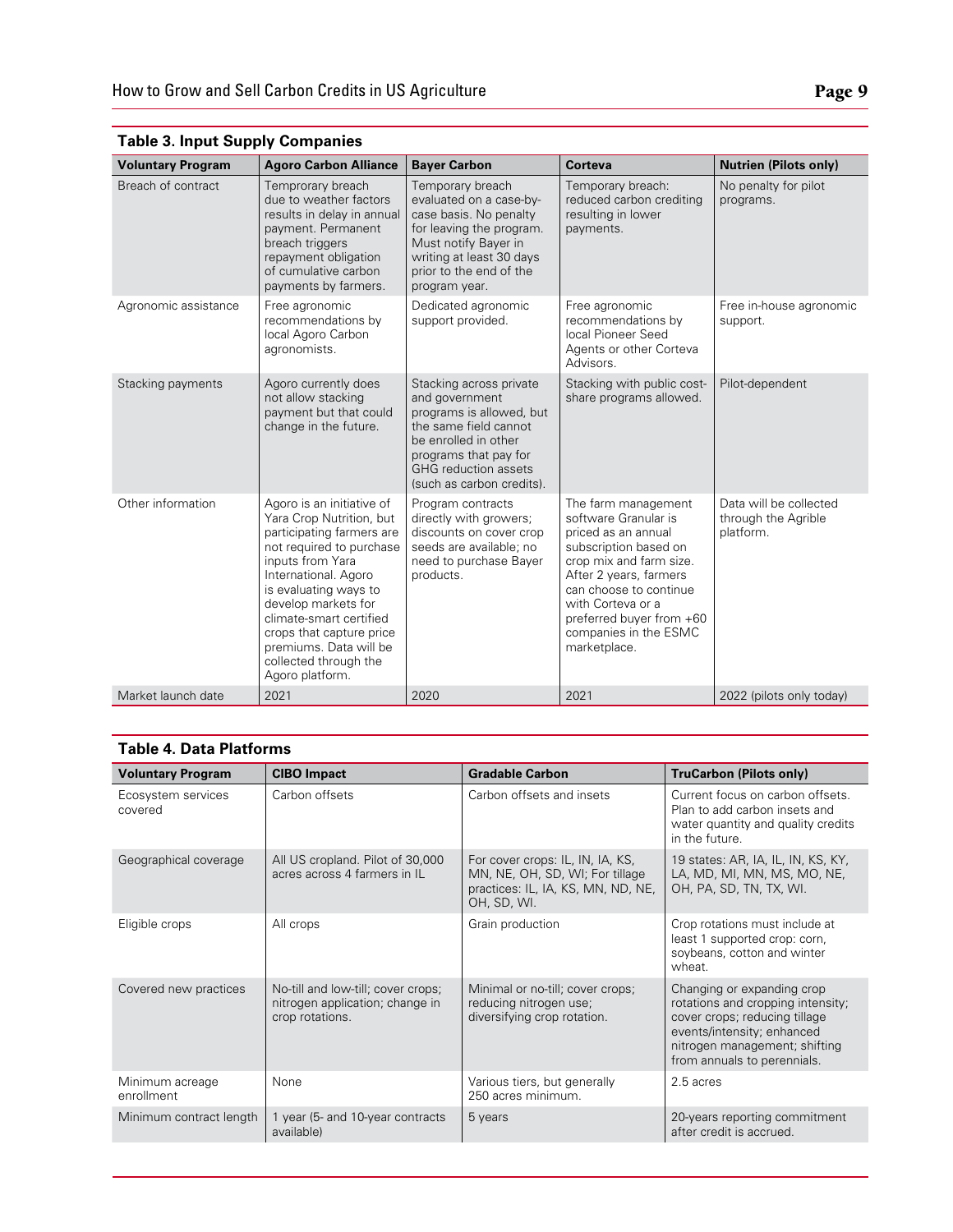| <b>Voluntary Program</b>                                    | <b>CIBO</b> Impact                                                                                                                                                                                                                                                                     | <b>Gradable Carbon</b>                                                                                                                                                                                                                                                                                                                                                                                                                                                        | <b>TruCarbon (Pilots only)</b>                                                                                                                                                                                                                                                                                                                                |
|-------------------------------------------------------------|----------------------------------------------------------------------------------------------------------------------------------------------------------------------------------------------------------------------------------------------------------------------------------------|-------------------------------------------------------------------------------------------------------------------------------------------------------------------------------------------------------------------------------------------------------------------------------------------------------------------------------------------------------------------------------------------------------------------------------------------------------------------------------|---------------------------------------------------------------------------------------------------------------------------------------------------------------------------------------------------------------------------------------------------------------------------------------------------------------------------------------------------------------|
| Payment currency                                            | Cash                                                                                                                                                                                                                                                                                   | Carbon credits: Farmer chooses<br>when to sell credits. Carbon<br>insets allow farmers to sell their<br>crops through the Low-Carbon™<br>grain platform.                                                                                                                                                                                                                                                                                                                      | Cash                                                                                                                                                                                                                                                                                                                                                          |
| Payments per new<br>practice                                | Not applicable                                                                                                                                                                                                                                                                         | Not applicable                                                                                                                                                                                                                                                                                                                                                                                                                                                                | Not applicable                                                                                                                                                                                                                                                                                                                                                |
| Payments per new<br>carbon credit                           | \$20 per carbon credit for pilot<br>program. Farmers set the price<br>of their carbon credits.                                                                                                                                                                                         | Based on market conditions. In<br>2019-2020, fixed price floor at \$20<br>per carbon credit. Farmers control<br>timing of credit sale.                                                                                                                                                                                                                                                                                                                                        | Current contracts (pilots) do not<br>specify farmer payments for<br>carbon credits, but for estimated<br>additional carbon removed over<br>the previous 5 years. Future<br>carbon credit prices will be<br>subject to market conditions.                                                                                                                      |
| Payment for past<br>practices/carbon<br>removal (look-back) | No payments for past carbon<br>removal, but carbon credits can<br>be generated based on ongoing<br>practices.                                                                                                                                                                          | Credits can only be generated<br>for practices adopted on a field 2<br>years before joining the program.                                                                                                                                                                                                                                                                                                                                                                      | Up to 5 years look-back during the<br>pilot phase; will vary by program.                                                                                                                                                                                                                                                                                      |
| Payment schedule                                            | 80% of credit value when<br>farmers directly sell their<br>credits to buyers on the<br>CIBO marketplace                                                                                                                                                                                | 60% of credits earned will be<br>issued to farmer over a 5-year<br>period; 25% of credits earned will<br>be withheld to cover avoidable<br>and unavoidable losses of carbon<br>over a 100-year period                                                                                                                                                                                                                                                                         | Spring 2021 pilots offered full<br>payout in summer 2021 for<br>additional carbon removed in<br>2016-2020. Terms will change in<br>the future.                                                                                                                                                                                                                |
| Required data sharing                                       | Crop rotation, cover cropping,<br>tillage type, field boundaries, and<br>nitrogen applied for the growing<br>season for which farmers is<br>enrolling; soil tests only if farm<br>is audited.                                                                                          | Data on practices (including<br>planting, fertilizer applications,<br>tillage, and harvest), yields,<br>equipment, etc., each year of<br>participation in the program, as<br>well as up to 5 years of historical<br>practices to establish a baseline<br>in year 1. Gradable distills the<br>adopted practices into a single<br>farm-level score, which allows<br>farms to be rewarded for practices<br>without having to share detailed<br>practice information with buyers. | Field management data including<br>planting, fertility, in-season<br>applications, harvest, cover crop<br>and tillage information.                                                                                                                                                                                                                            |
| Other requirements                                          | Farmers must enroll their farms<br>in CIBO Impact online platform.                                                                                                                                                                                                                     | Must become a member of the<br>Farmers Business Network®<br>$(FBN^{\circledR})$ .                                                                                                                                                                                                                                                                                                                                                                                             | Must enroll fields in Truterra <sup>™</sup><br>Insights Engine. Fields that adopt<br>regenerative practices for more<br>than 5 years are not eligible for<br>TruCarbon. Farmers who operate<br>rented land will be required to<br>provide an attestation of their right<br>to market carbon on the property<br>as part of the required program<br>agreements. |
| Credit generation                                           | CIBO Impact is its own voluntary<br>carbon marketplace and carbon<br>registry. Carbon credits are<br>based on a model developed at<br>Michigan State University.                                                                                                                       | Own credit generation protocol<br>based on soil sampling,<br>a proprietary model,<br>https://bit.ly/3cVpn2n, and<br>remote sensing.                                                                                                                                                                                                                                                                                                                                           | A combination of soil sampling<br>and an unspecified carbon<br>modeling. Truterra is working<br>with the Soil Health Institute<br>to develop credit generation<br>protocols. Truterra is also<br>collaborating with Nori and Bayer.                                                                                                                           |
| Credit verification                                         | Satellite data to verify crop<br>rotation, cover cropping, and<br>tillage practices; time-stamped<br>'as applied' electronic nitrogen<br>application data must be<br>uploaded by farmers to verify<br>nitrogen management; audit<br>soil sampling of subset of farms<br>every 5 years. | Internal: Data collected through<br>the FBN® platform is verified<br>through remote sensing. On-farm<br>verification for a small percentage<br>of farmers each year.                                                                                                                                                                                                                                                                                                          | Third-party verification: organized<br>and paid by Truterra.                                                                                                                                                                                                                                                                                                  |

# **Table 4. Data Platforms**